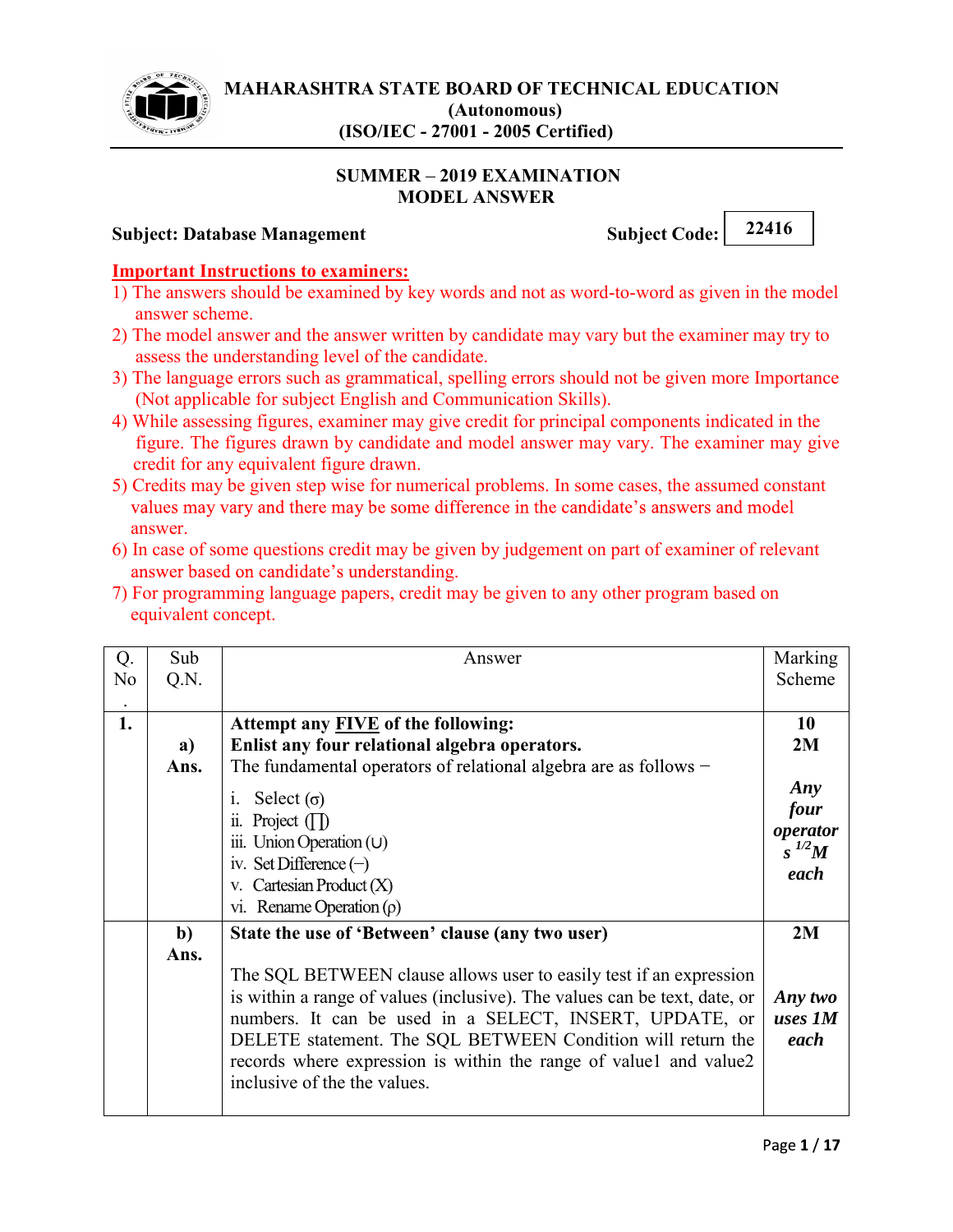

#### **SUMMER 2019 EXAMINATION MODEL ANSWER**

# **Subject: Database Management** Subject Code: 22416

Case statement

| c)         | difference).                                                                                                                                                                                                                                                                                                                                                                                                                                                                                                                                                                                                                                                                                                                                                                                                                                                                                                                                          | Compare 'GROUP BY' and 'HAVING' clause.                                                                                                                                                                                                                                                        | (any two                                                                                                                                                                        | 2M                                             |
|------------|-------------------------------------------------------------------------------------------------------------------------------------------------------------------------------------------------------------------------------------------------------------------------------------------------------------------------------------------------------------------------------------------------------------------------------------------------------------------------------------------------------------------------------------------------------------------------------------------------------------------------------------------------------------------------------------------------------------------------------------------------------------------------------------------------------------------------------------------------------------------------------------------------------------------------------------------------------|------------------------------------------------------------------------------------------------------------------------------------------------------------------------------------------------------------------------------------------------------------------------------------------------|---------------------------------------------------------------------------------------------------------------------------------------------------------------------------------|------------------------------------------------|
| Ans.       | Sr.<br>No.<br>$\mathbf{1}$<br>$\overline{2}$                                                                                                                                                                                                                                                                                                                                                                                                                                                                                                                                                                                                                                                                                                                                                                                                                                                                                                          | <b>GROUP BY</b><br>The GROUP BY Clause<br>is utilized in SQL with<br>the SELECT statement to<br>organize similar data into<br>groups. It combines the<br>multiple records in single<br>or more columns using<br>aggregate functions.<br>GROUP BY returns only<br>one result per group of data. | <b>HAVING</b><br>HAVING Clause is utilized<br>a conditional<br>SQL as<br>in<br>Clause with GROUP BY<br>Clause.<br>This<br>conditional<br>clause<br>returns rows where aggregate | Any two<br>differen<br>ces 1M<br>each          |
|            |                                                                                                                                                                                                                                                                                                                                                                                                                                                                                                                                                                                                                                                                                                                                                                                                                                                                                                                                                       |                                                                                                                                                                                                                                                                                                | function results match with<br>given conditions only.                                                                                                                           |                                                |
| d)<br>Ans. | State any two advantages of PL/SQL.<br><b>Advantages of PL/SQL are:</b><br>• SQL is the standard database language and PL/SQL is strongly<br>integrated with SQL. PL/SQL supports both static and dynamic<br>SQL. Static SQL supports DML operations and transaction<br>control from PL/SQL block. In Dynamic SQL, SQL allows<br>embedding DDL statements in PL/SQL blocks.<br>· PL/SQL allows sending an entire block of statements to the<br>database at one time. This reduces network traffic and provides<br>high performance for the applications.<br>• PL/SQL gives high productivity to programmers as it can query,<br>transform, and update data in a database.<br>PL/SQL saves time on design and debugging by strong features,<br>$\bullet$<br>such as exception handling, encapsulation, data hiding, and<br>object-oriented data types.<br>Applications written in PL/SQL are fully portable.<br>• PL/SQL provides high security level. |                                                                                                                                                                                                                                                                                                | 2M<br>Any two<br>advanta<br>$ges\,IM$<br>each                                                                                                                                   |                                                |
| e)<br>Ans. | following:                                                                                                                                                                                                                                                                                                                                                                                                                                                                                                                                                                                                                                                                                                                                                                                                                                                                                                                                            | List any four statements of PL/SQL.                                                                                                                                                                                                                                                            | PL/SQL has different categories of control statements. They are the<br>Conditional selection statements: Includes IF statement and                                              | 2M<br>Any<br>four<br>statemen<br>ts $^{1/2}$ M |

*each*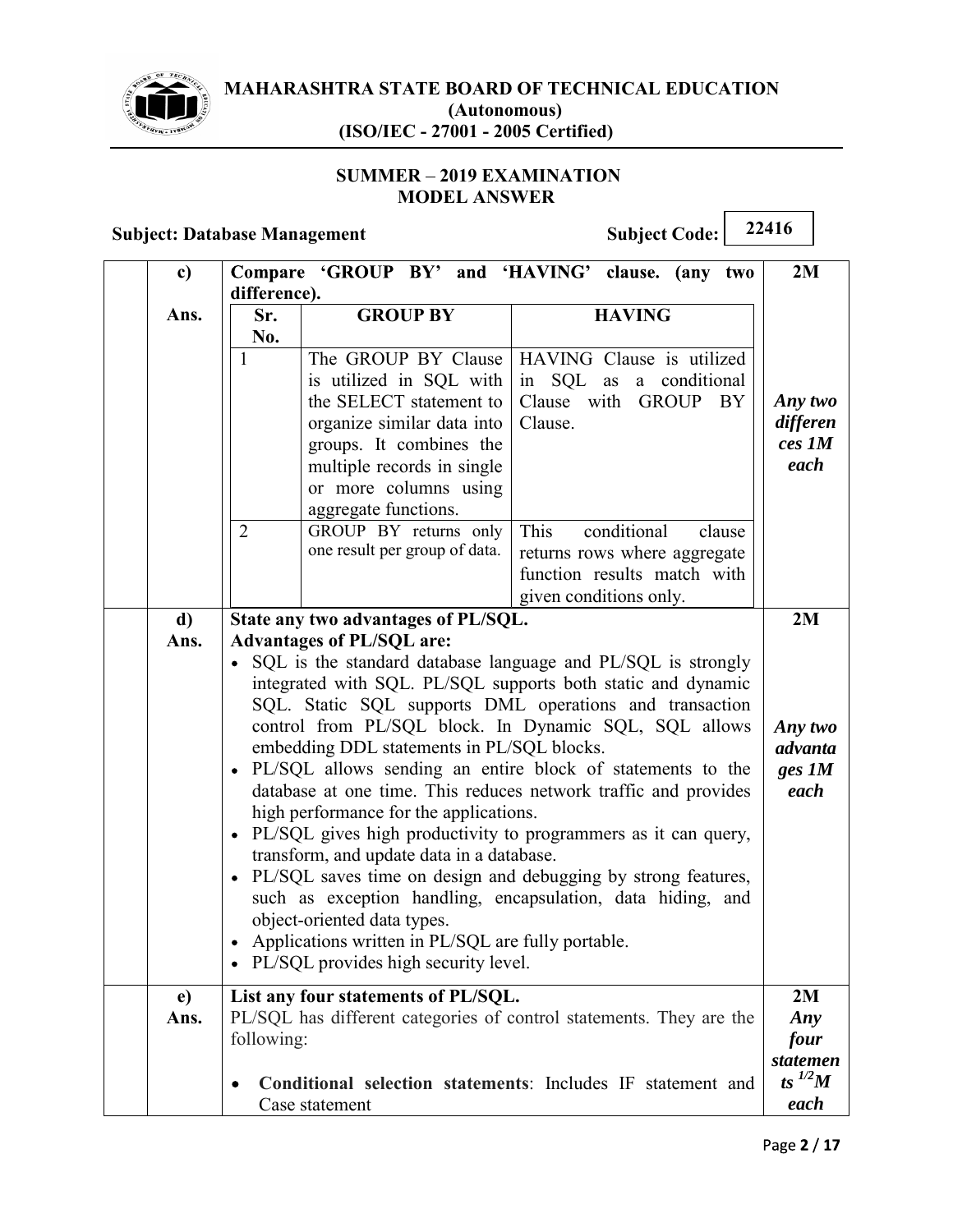

### **SUMMER 2019 EXAMINATION MODEL ANSWER**

|    |            | <b>Subject Code:</b><br><b>Subject: Database Management</b>                                                                                                                                                                                                                                                                                                                                                                                                                                              | 22416                                                  |
|----|------------|----------------------------------------------------------------------------------------------------------------------------------------------------------------------------------------------------------------------------------------------------------------------------------------------------------------------------------------------------------------------------------------------------------------------------------------------------------------------------------------------------------|--------------------------------------------------------|
|    |            | IF statement has these forms:<br>• IF THEN<br><b>IF THEN ELSE</b><br>IF THEN ELSIF<br>Loop statements:<br>The loop statements are the basic LOOP, FOR LOOP,<br>and WHILE LOOP<br>• Sequential control statements, : EXIT, CONTINUE and GOTO<br>Statements are Sequential Control Statements.                                                                                                                                                                                                             |                                                        |
|    | f<br>Ans.  | Define the term 'cursor'.<br>Oracle creates a memory area, known as the context area, for<br>processing an SQL statement, which contains all the information<br>needed for processing the statement; for example, the number of<br>rows processed, etc.<br>A cursor is a pointer to this context area. PL/SQL controls the<br>context area through a cursor. A cursor holds the rows (one or more)<br>returned by a SQL statement. The set of rows the cursor holds is<br>referred to as the active set. | 2M<br>Definitio<br>n 2M                                |
|    | g)<br>Ans. | Enlist the types of database users.<br><b>Different Types of Database Users in DBMS:</b><br>1. Application Programmers<br>2. End Users<br>• Casual User<br>• Naive<br>Sophisticated users<br>Standalone users<br>3. DBA (Database Administrator)<br>4. System Analyst                                                                                                                                                                                                                                    | 2M<br>Each<br>type $^{1/2}$ M                          |
| 2. | a)<br>Ans. | Attempt any <b>THREE</b> of the following:<br>Describe simple and composite attribute with suitable example.<br>Simple attribute - Simple attributes are atomic values, which<br>cannot be divided further.<br>For example, a student's phone number is an atomic value of 10<br>digits.<br><b>Composite attribute – Composite attributes are made of more than</b><br>one simple attribute.                                                                                                             | 12<br>4M<br>Each<br>attribute<br>with<br>example<br>2M |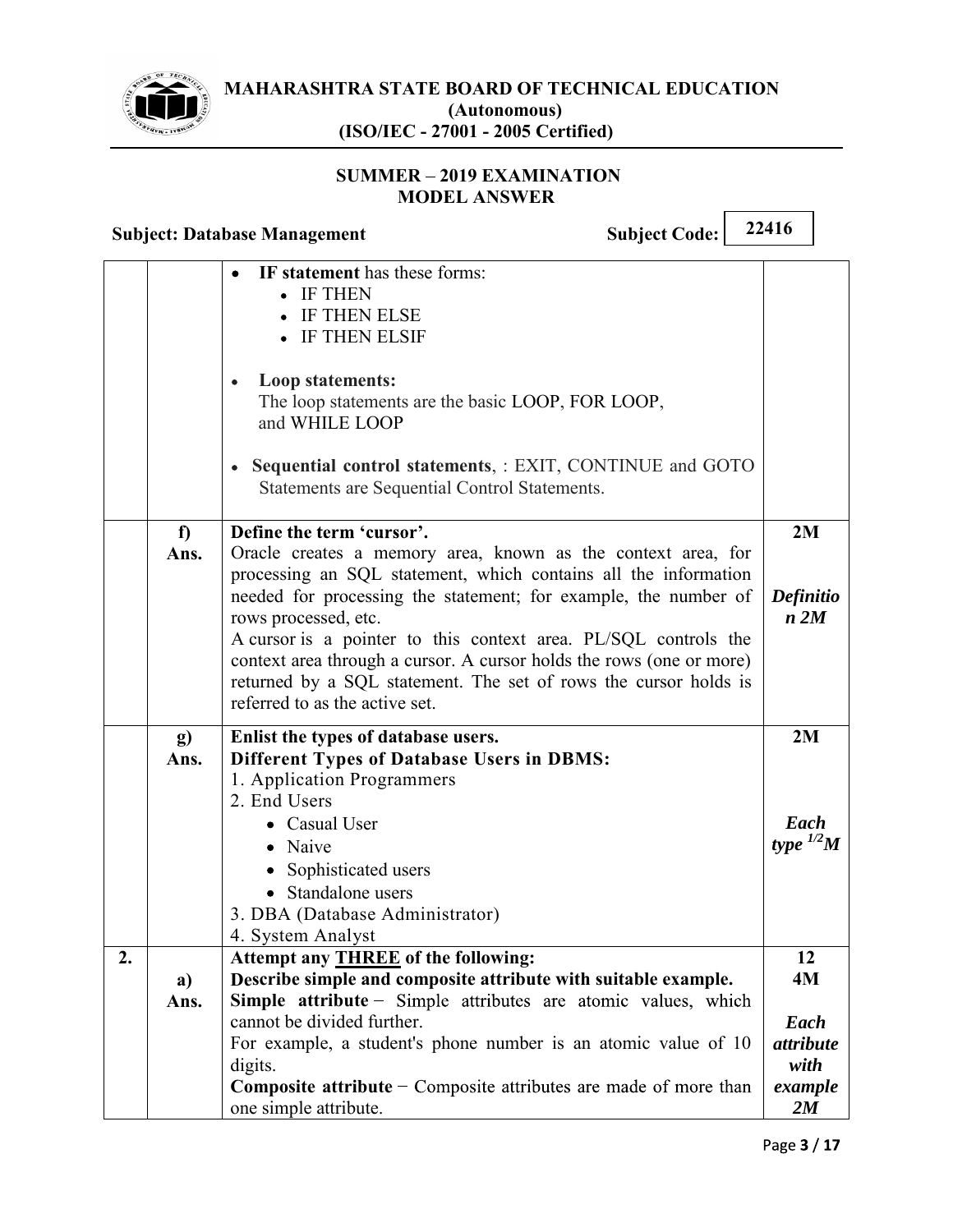

#### **SUMMER 2019 EXAMINATION MODEL ANSWER**

|                      | <b>Subject: Database Management</b>                                                                                                                                                                                                                                            | <b>Subject Code:</b>                                                                                                                                                                                                                                                                                                                                                                                       | 22416                                            |
|----------------------|--------------------------------------------------------------------------------------------------------------------------------------------------------------------------------------------------------------------------------------------------------------------------------|------------------------------------------------------------------------------------------------------------------------------------------------------------------------------------------------------------------------------------------------------------------------------------------------------------------------------------------------------------------------------------------------------------|--------------------------------------------------|
|                      | For example, a student's complete name may have first name and<br>last name.                                                                                                                                                                                                   |                                                                                                                                                                                                                                                                                                                                                                                                            |                                                  |
| $\mathbf{b}$<br>Ans. | Define the index with its characteristics.<br><b>Definition</b>                                                                                                                                                                                                                | An index is a schema object. It is used by the oracle server to speed                                                                                                                                                                                                                                                                                                                                      | <b>4M</b><br><b>Definitio</b>                    |
|                      | up the retrieval of rows by using a pointer.                                                                                                                                                                                                                                   |                                                                                                                                                                                                                                                                                                                                                                                                            | n 2M                                             |
|                      | <b>Characteristics of index:</b><br>1. It can reduce disk i/o by using a rapid path access to locate data<br>quickly.<br>2. Indexes are logically and physically independent of the table they<br>index.<br>3. These are maintained automatically by the oracle server.        |                                                                                                                                                                                                                                                                                                                                                                                                            | Any two<br>characte<br>ristics<br><b>1M</b> each |
| c)                   |                                                                                                                                                                                                                                                                                | Differentiate between PL/SQL function and procedure. (any four                                                                                                                                                                                                                                                                                                                                             | 4M                                               |
| Ans.                 | differences).                                                                                                                                                                                                                                                                  |                                                                                                                                                                                                                                                                                                                                                                                                            |                                                  |
|                      | <b>Function</b><br>1.The function must return a<br>value<br>2. Functions can have only input<br>parameters for it<br>3. Functions can be called from<br>Procedure<br>Function<br>allows<br>only<br>$\overline{4}$ .<br>SELECT statement in it.<br>5. Try-catch block cannot be | Procedure<br>1.<br>In Stored Procedure value<br>return is optional. Even a<br>procedure can return zero or n<br>values.<br>2. Procedures can have input or<br>output parameters.<br>3. Procedures cannot be called<br>from a Function.<br>The procedure<br>allows<br>4.<br><b>SELECT</b><br>well<br><b>DML</b><br>as<br>as<br>(INSERT/UPDATE/DELETE)<br>statement in it.<br>5. An exception can be handled | Any<br>four<br>differen<br>ces 1M<br>each        |
|                      | used in a Function.                                                                                                                                                                                                                                                            | try-catch<br>block<br>in<br>by<br>a<br>Procedure                                                                                                                                                                                                                                                                                                                                                           |                                                  |
| d)<br>Ans.           | Describe database security with its requirements.                                                                                                                                                                                                                              | Database security refers to the collective measures used to protect and                                                                                                                                                                                                                                                                                                                                    | 4M                                               |
|                      |                                                                                                                                                                                                                                                                                |                                                                                                                                                                                                                                                                                                                                                                                                            |                                                  |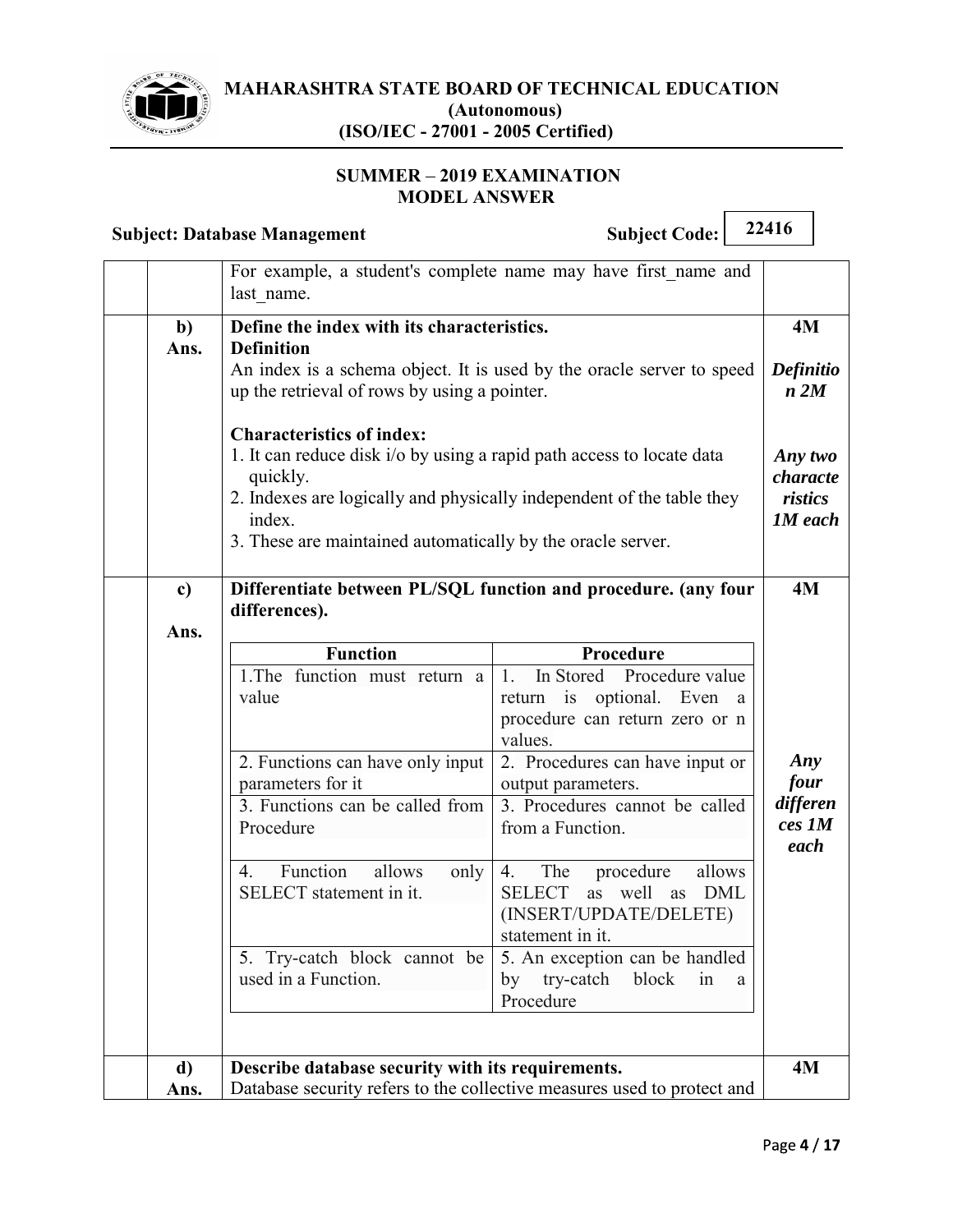

#### **SUMMER 2019 EXAMINATION MODEL ANSWER**

|    |            | <b>Subject Code:</b><br><b>Subject: Database Management</b>                                                                                                                                                                                                                                                                                                                                                                                                                                                                                                                                                                                                                                                                                                                                                                | 22416                                 |
|----|------------|----------------------------------------------------------------------------------------------------------------------------------------------------------------------------------------------------------------------------------------------------------------------------------------------------------------------------------------------------------------------------------------------------------------------------------------------------------------------------------------------------------------------------------------------------------------------------------------------------------------------------------------------------------------------------------------------------------------------------------------------------------------------------------------------------------------------------|---------------------------------------|
|    |            | secure a database or database management software from illegitimate<br>use and malicious threats and attacks.                                                                                                                                                                                                                                                                                                                                                                                                                                                                                                                                                                                                                                                                                                              |                                       |
|    |            | It is a broad term that includes a multitude of processes, tools and<br>methodologies that ensure security within a database environment.<br>Database security covers and enforces security on all aspects and<br>components of databases. This includes:<br>Data stored in database<br>$\bullet$<br>Database server<br>Database management system (DBMS)<br>Other database workflow applications                                                                                                                                                                                                                                                                                                                                                                                                                          | <b>Descript</b><br>ion 2M             |
|    |            | <b>Database Security Requirements:</b>                                                                                                                                                                                                                                                                                                                                                                                                                                                                                                                                                                                                                                                                                                                                                                                     |                                       |
|    |            | The basic database security requirements which technology can<br>ensure are the following                                                                                                                                                                                                                                                                                                                                                                                                                                                                                                                                                                                                                                                                                                                                  |                                       |
|    |            | 1. Confidentiality: A secure system ensures the confidentiality of<br>data. This means that it allows individuals to see only the data they<br>are supposed to see. Confidentiality has several aspects like privacy<br>of communications, secure storage of sensitive data, authenticated<br>users and authorization of users.<br>2. Integrity: A secure system ensures that the data it contains is valid.<br>Data is integrated means that data is protected from deletion and<br>corruption, both while it resides within the data-case, and while it is<br>being transmitted over the network.<br>3. Availability: A secure system makes data available to authorized<br>users, without delay. Denial of service attacks are attempts to block<br>authorized users' ability to access and use the system when needed. | Require<br>ments<br>2M                |
| 3. |            | Attempt any <b>THREE</b> of the following:                                                                                                                                                                                                                                                                                                                                                                                                                                                                                                                                                                                                                                                                                                                                                                                 | 12<br>4M                              |
|    | a)<br>Ans. | Give any four string functions with example.<br>1.initcap(str)                                                                                                                                                                                                                                                                                                                                                                                                                                                                                                                                                                                                                                                                                                                                                             |                                       |
|    |            | Converts first letter of string to capital letter.<br>Example:<br>Select initcap('rdbms') from dual;                                                                                                                                                                                                                                                                                                                                                                                                                                                                                                                                                                                                                                                                                                                       | Any $4$<br>function<br><b>1M</b> each |
|    |            | 2. lower(str)<br>Converts a string to all lowercase characters.<br>Example:<br>Select lower('RDBMS') from dual;                                                                                                                                                                                                                                                                                                                                                                                                                                                                                                                                                                                                                                                                                                            |                                       |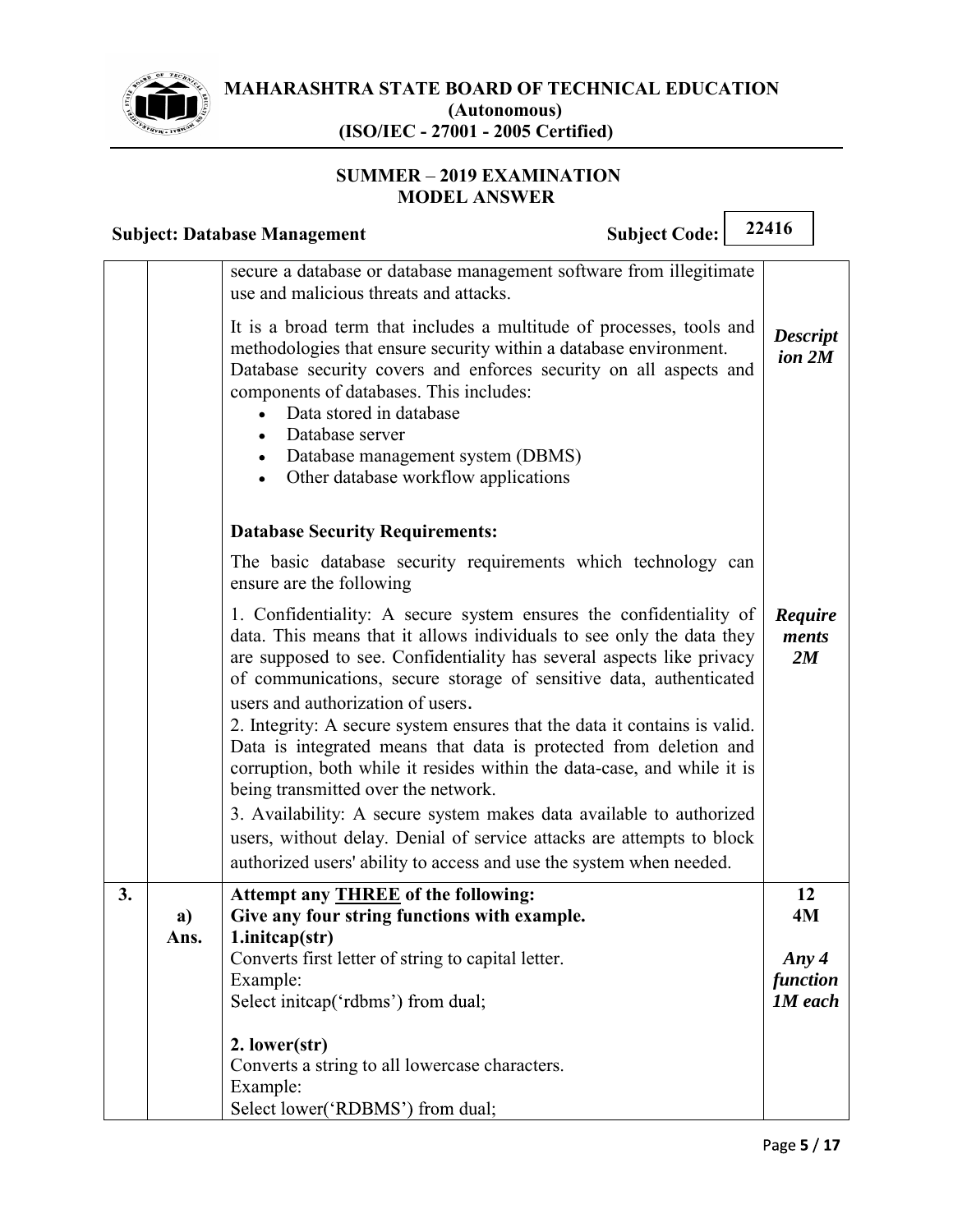

#### **SUMMER 2019 EXAMINATION MODEL ANSWER**

| <b>Subject: Database Management</b>                                                                                                                                                                                                       | 22416<br><b>Subject Code:</b> |
|-------------------------------------------------------------------------------------------------------------------------------------------------------------------------------------------------------------------------------------------|-------------------------------|
| 3. upper(str)<br>Converts a string to all uppercase chracters.<br>Example:<br>Select upper('rdbms') from dual;                                                                                                                            |                               |
| 4. length(str)<br>Find outs the length of given string.<br>Example:<br>Select length('RDBMS') from dual;                                                                                                                                  |                               |
| 5.ltrim(str)<br>Removesleading spaces from a string<br>Example:<br>Select ltrim('abcd ') from dual;                                                                                                                                       |                               |
| 6. rtrim(str)<br>Removes trailing spaces from a string<br>Example:<br>Select rtrim(' abcd ') from dual;                                                                                                                                   |                               |
| 7. Lpad(char1, length, char2)<br>It returns char1, left-padded to given length with the sequence of<br>characters in char2.<br>Example:<br>Select lpad('SKY', 8, '*') from dual;                                                          |                               |
| 8. Rpad(char1, length, char2)<br>It returns char1, right-padded to given length<br>with the sequence of characters in char2.<br>Example:<br>Select rpad ('SKY', 8, '*') from dual;                                                        |                               |
| 9. Translate (char, from string, to string)<br>It returns expr with all occurrences of each character in from string<br>replaced by its corresponding character in to_string<br>Example:<br>Select translate (Hickory,'H','D') from dual; |                               |
| 10. Replace(char,searchstring, [repstring])                                                                                                                                                                                               |                               |

 $\overline{\phantom{a}}$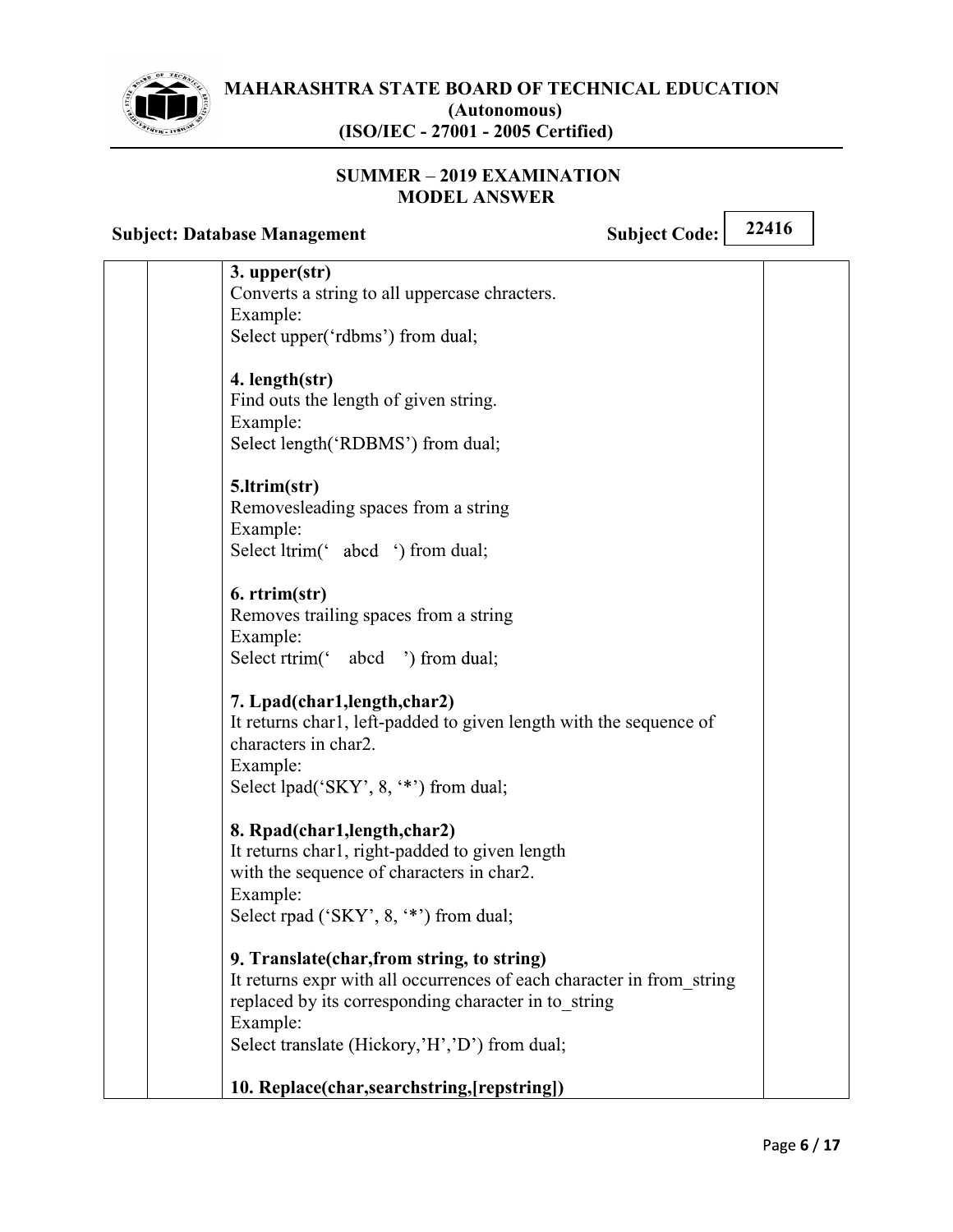

#### **SUMMER 2019 EXAMINATION MODEL ANSWER**

|               | <b>Subject Code:</b><br><b>Subject: Database Management</b>                                                                                                            | 22416                                                         |
|---------------|------------------------------------------------------------------------------------------------------------------------------------------------------------------------|---------------------------------------------------------------|
|               | It returns character string with each occurrences of searchstring<br>replaced with [repstring]<br>Example:<br>Select replace('Tick and Tock','T','Cl') from dual;      |                                                               |
|               | 11. Substr(char,m,n)<br>It returns substring of character string that stack at m character and is<br>of length n<br>Example:<br>Select substr(Triangle'4,5) from dual; |                                                               |
|               | 12. Concat(str, str2)<br>It merges two or more strings or a string and a data value together<br>Example:<br>select concat('summer ','18') from dual;                   |                                                               |
|               | $13.$ Chr $(n)$<br>Returns a character binary equivalent of n.<br>select $chr(65)$ from dual;                                                                          |                                                               |
|               | 14. Ascii(char)<br>Returns a decimal representation of a character.<br>select ascii ('A') from dual;                                                                   |                                                               |
| $\mathbf{b}$  | Create synonyms for 'class' tables. Write steps to create                                                                                                              | 4M                                                            |
| Ans.          | synonyms.<br>Create synonyms for class tables.<br>The following code shows how to create a synonym for the class<br>table<br>Example:                                  | $2M$ for<br>creating<br>synonym                               |
|               | Create Synonym Class.syn for class;                                                                                                                                    |                                                               |
|               | Write steps to create synonyms<br>Syntax:<br>CREATE [OR REPLACE] [PUBLIC] SYNONYM [schema .]<br>synonym name<br>FOR [schema.] object name;                             | 2M to<br>show the<br>syntax<br>of how<br>to create<br>synonym |
| $\mathbf{c})$ | Write a PL/SQL program to display 10 reverse numbers. Use<br>'for' loop.                                                                                               | 4M                                                            |
| Ans.          |                                                                                                                                                                        |                                                               |

 $\overline{\phantom{a}}$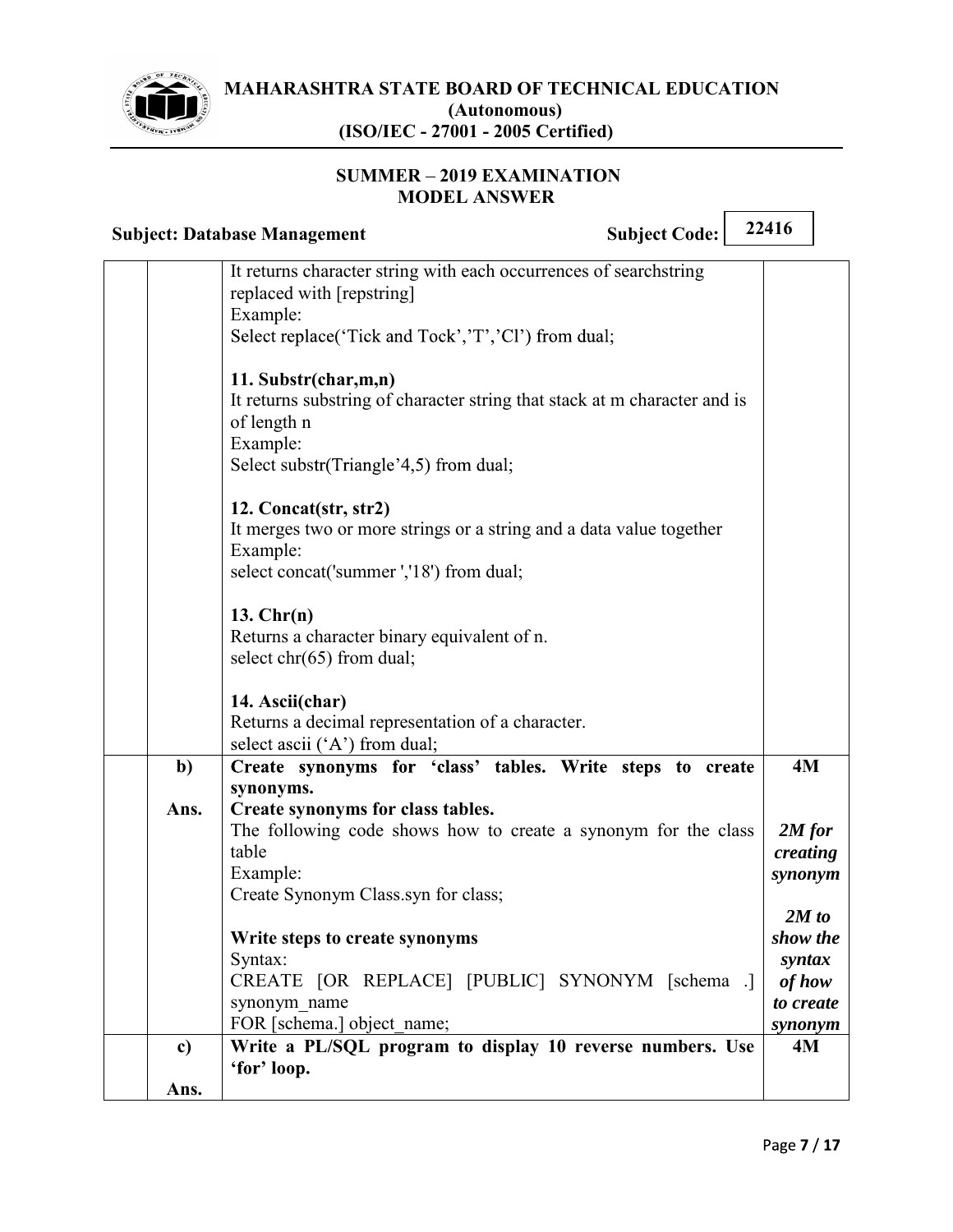

#### **SUMMER 2019 EXAMINATION MODEL ANSWER**

**Subject: Database Management** Subject Code: 22416

|                  |      | Declare                                                                                   | $2M$ for        |
|------------------|------|-------------------------------------------------------------------------------------------|-----------------|
|                  |      | I number;                                                                                 | correct         |
|                  |      | Begin                                                                                     | syntax          |
|                  |      | For I in reverse 110                                                                      |                 |
|                  |      | loop                                                                                      |                 |
|                  |      | Dbms output.put $line(I);$                                                                | $2M$ for        |
|                  |      | End loop;                                                                                 | correct         |
|                  |      | End;                                                                                      | logic           |
|                  | d)   | Describe GRANT and Revoke with its syntax and example.                                    | 4M              |
|                  | Ans. | Grant:                                                                                    |                 |
|                  |      | This command is used to give permission to user to do operations on                       | <b>Descript</b> |
|                  |      | the other user's object.                                                                  | <i>ion of</i>   |
|                  |      | Syntax:                                                                                   | grant           |
|                  |      | Grant <object privileges="">on&lt; object name&gt; to <username>[with</username></object> | 1M              |
|                  |      | grant option];                                                                            |                 |
|                  |      | Example:                                                                                  | <b>Example</b>  |
|                  |      | Grant select, update on emp to user1;                                                     | 1M              |
|                  |      |                                                                                           |                 |
|                  |      | <b>Revoke:</b>                                                                            |                 |
|                  |      | This command is used to withdraw the privileges that has been                             | <b>Descript</b> |
|                  |      | granted to a user.                                                                        | <i>ion of</i>   |
|                  |      |                                                                                           | revoke          |
|                  |      | Syntax:                                                                                   | 1M              |
|                  |      | Revoke < object privileges > on < object name >                                           |                 |
|                  |      | from <username>;</username>                                                               | <b>Example</b>  |
|                  |      | Example:                                                                                  | 1M              |
|                  |      | Revoke select, update on emp from user1;                                                  |                 |
|                  |      |                                                                                           |                 |
| $\overline{4}$ . |      | Attempt any <b>THREE</b> of the following:                                                | 12              |
|                  | a)   | <b>Consider following schema:</b>                                                         | 4M              |
|                  |      | Depositor (cust name, acc no)                                                             |                 |
|                  |      | Borrower (cust name, loan no)                                                             |                 |
|                  |      | <b>Solve following queries:</b>                                                           |                 |
|                  |      | (i) Find customer name having saving account as well as loan                              |                 |
|                  |      | account.                                                                                  |                 |
|                  |      | (ii) Fine customer names having loan account but not the savings                          |                 |
|                  |      | account.                                                                                  |                 |
|                  | Ans. |                                                                                           |                 |
|                  |      |                                                                                           |                 |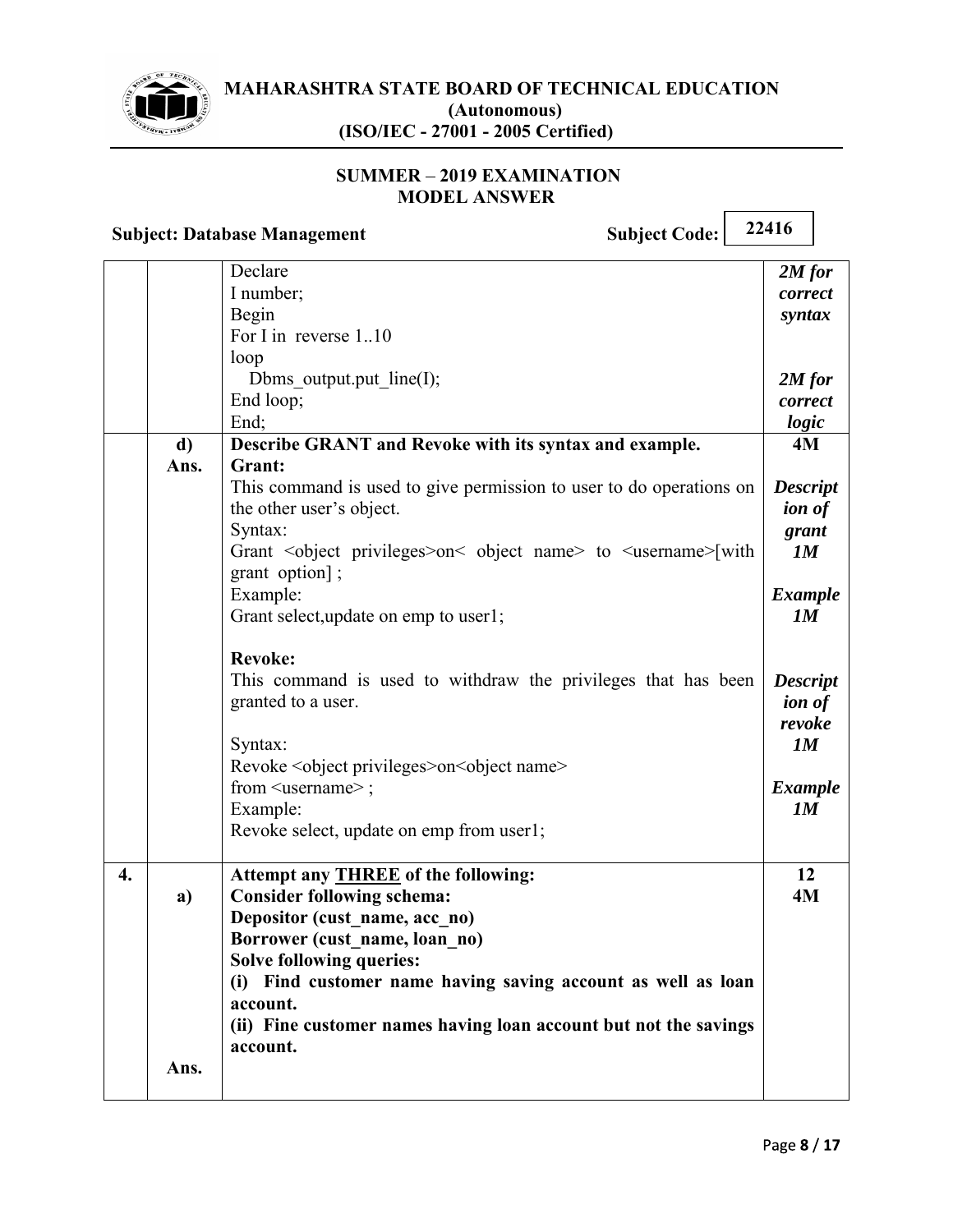

#### **SUMMER 2019 EXAMINATION MODEL ANSWER**

| <b>Subject Code:</b><br><b>Subject: Database Management</b>                                                                                                                                                                                                                                                                                                                                                                        | 22416                                                                                                            |
|------------------------------------------------------------------------------------------------------------------------------------------------------------------------------------------------------------------------------------------------------------------------------------------------------------------------------------------------------------------------------------------------------------------------------------|------------------------------------------------------------------------------------------------------------------|
| i) Find customer name having saving account as well as<br>loan account:<br>Select d.Cust name<br>From depositor d, borrower b<br>Where d. Cust name=b.cust name;<br>(ii) Find customer names having loan account but not the<br>savings account:<br>Select b.cust name from borrower<br>minus<br>Select d.cust name from depositor<br>Where d. Cust name=b.cust name;<br>(any other relevant logic can be cosidered for the query) | Each<br>query<br>2M                                                                                              |
| Create sequence for department table and also altered the<br>b)<br>created sequence.<br>Ans.<br>Create sequence deptid<br>Start with 1<br>Increment by 1<br>Maxvalue 100;<br>Alter the created sequence<br>Alter sequence deptid maxvalue 1500;                                                                                                                                                                                    | 4M<br>$2M$ any<br>correct<br>syntax<br>of<br>create<br>sequenc<br>$\boldsymbol{e}$<br>$2M$ for<br>altering<br>it |
| List the types of trigger. Write the steps to create trigger with<br>c)<br>example.<br><b>Types of Triggers:</b><br>Ans.<br>1. Row-level trigger<br>2. Statement-level trigger<br>3. Before-trigger<br>4. After-trigger<br>Steps to create trigger:                                                                                                                                                                                | 4M<br>$2M$ for<br>listing<br>$2M$ for                                                                            |
| 1) Trigger can be created with the following syntax in database<br>environment :<br>CREATE [OR REPLACE ] TRIGGER trigger name {BEFORE<br>AFTER   INSTEAD OF } {INSERT [OR]   UPDATE [OR]<br>DELETE} [OF col name] ON table name [REFERENCING OLD                                                                                                                                                                                   | <b>steps</b><br>with<br>example                                                                                  |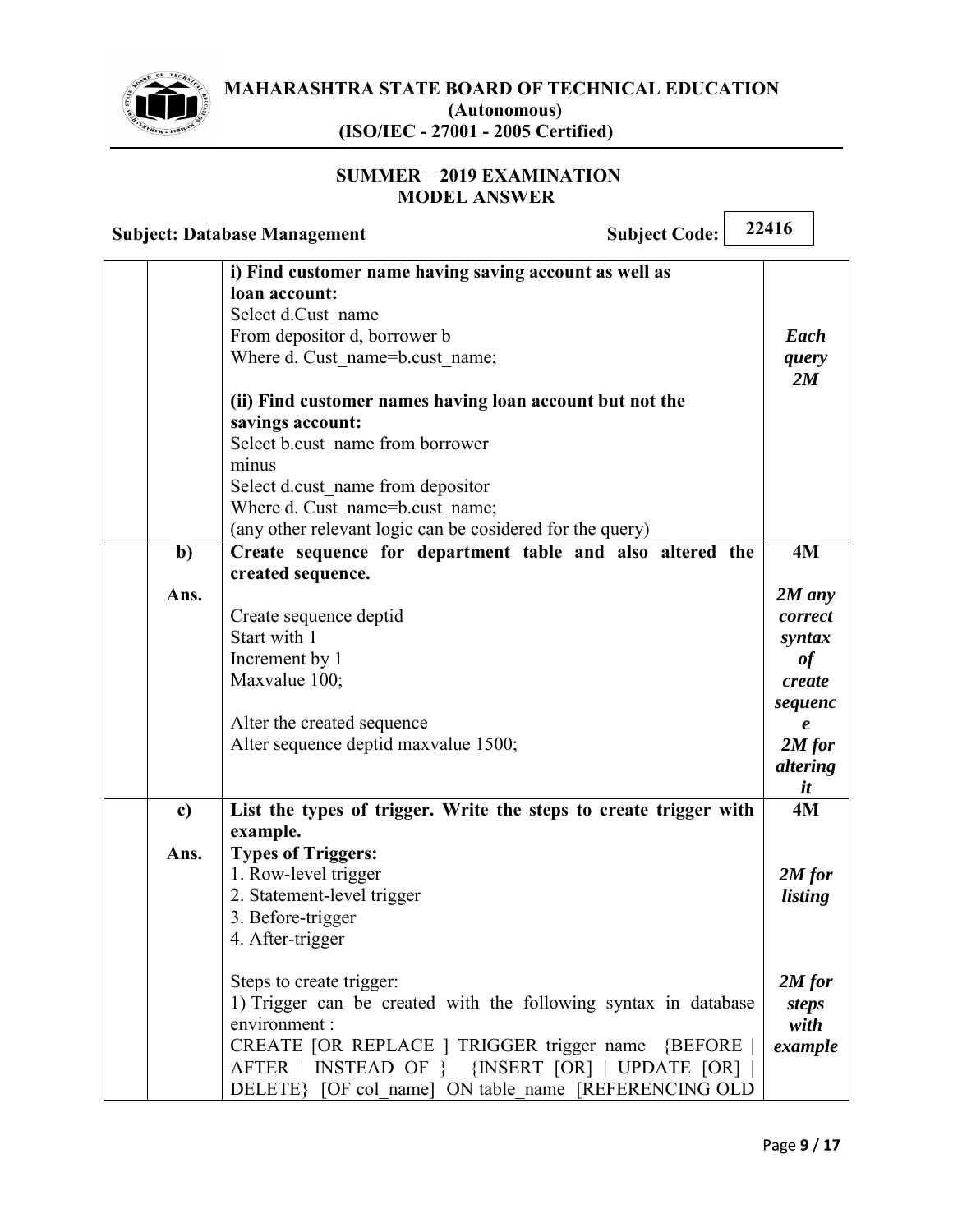

 $\overline{\phantom{0}}$ 

٦

### **SUMMER - 2019 EXAMINATION MODEL ANSWER**

|            | <b>Subject Code:</b><br><b>Subject: Database Management</b>                                                                                                                                                                                                                                                                                                                                                                                                                                                                                                                                                                                                                                  | 22416                      |
|------------|----------------------------------------------------------------------------------------------------------------------------------------------------------------------------------------------------------------------------------------------------------------------------------------------------------------------------------------------------------------------------------------------------------------------------------------------------------------------------------------------------------------------------------------------------------------------------------------------------------------------------------------------------------------------------------------------|----------------------------|
|            | AS o NEW AS n] [FOR EACH ROW] WHEN (condition)<br>2) User does not have to fire the trigger, but it gets automatically fired<br>according to definition of the trigger.<br>Example:<br>CREATE OR REPLACE TRIGGER display salary changes<br>BEFORE DELETE OR INSERT OR UPDATE ON customers<br>FOR EACH ROW<br>WHEN (NEW.ID $> 0$ )<br><b>DECLARE</b><br>sal diff number; BEGIN<br>sal diff:=:NEW.salary -:OLD.salary;<br>dbms output.put line('Old salary: '    :OLD.salary);<br>dbms output.put line('New salary: '    :NEW salary);<br>dbms_output.put_line('Salary difference: '    sal_diff); END; /                                                                                      |                            |
| d)<br>Ans. | <b>Describe ACID properties of Transaction.</b><br>A transaction is a single unit of execution. It can have different steps.                                                                                                                                                                                                                                                                                                                                                                                                                                                                                                                                                                 | 4M                         |
|            | Every transaction in the DBMS must follow the ACID properties.<br>The ACID properties are:<br><b>A-Atomicity</b><br><b>C-Consistency</b><br><b>I-Isolation</b><br><b>D-Durability</b><br>Atomicity-<br>This property states that every transaction should be<br>treated as an atomic unit that is, either the entire transaction should be<br>completed totally or it should not be done at all. It also states that<br>under no condition should a transaction be partially completed.<br>Consistency-<br>The database must remain in consistent state after any transaction.<br>The execution of a transaction should not result in inconsistency of<br>the database.<br><b>Isolation-</b> | 1M for<br>each<br>property |
|            | In systems where more than one transaction execute simultaneously<br>and in parallel, all transaction will be carried out and each transaction<br>should feel that it is the only transaction happening. If Ti, Tj are two<br>transactions, then Ti should feel that it is the only transaction<br>happening while it is executing, either Tj should have completed<br>execution or will execute once Ti completes.                                                                                                                                                                                                                                                                          |                            |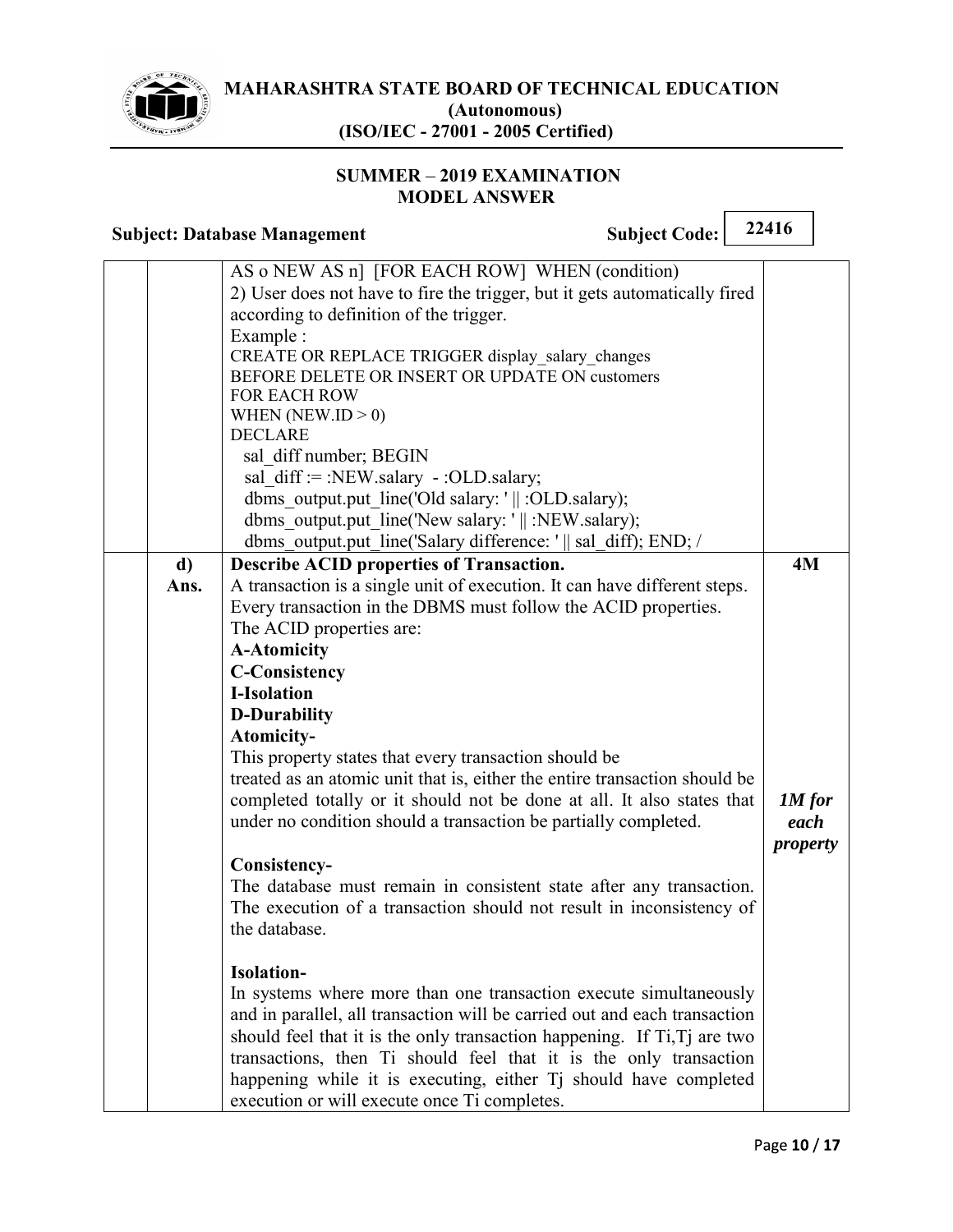

# **SUMMER - 2019 EXAMINATION MODEL ANSWER**

# **Subject: Database Management** Subject Code: 22416

|      | Durability-                                                              |                  |
|------|--------------------------------------------------------------------------|------------------|
|      | The database should be durable enough to hold all its                    |                  |
|      | latest updates even if the system fails or restarts. If a transaction    |                  |
|      | updates data in a database and commits, then the database will hold      |                  |
|      | the modified data. If a transaction commits but the system fails before  |                  |
|      | the data could be written on to the disk, then that data will be updated |                  |
|      | once the system starts.                                                  |                  |
| e)   | Define database backup. Describe how database backup helps to            | 4M               |
|      | avoid failures.                                                          |                  |
| Ans. | Database backup:                                                         |                  |
|      | • Database Backup is storage of data that means the copy of the          |                  |
|      | data.                                                                    | 1M for           |
|      | • It is a safeguard against unexpected data loss and application         | definitio        |
|      | errors.                                                                  | $\boldsymbol{n}$ |
|      | • It protects the database against data loss.                            |                  |
|      | • If the original data is lost, then using the backup it can             |                  |
|      | reconstructed                                                            |                  |
|      |                                                                          |                  |
|      | The backups are divided into two types,                                  |                  |
|      | 1. Physical Backup                                                       |                  |
|      | 2. Logical Backup                                                        |                  |
|      |                                                                          |                  |
|      | 1. Physical backups                                                      | $3M$ for         |
|      | • Physical Backups are the backups of the physical files used in         | explaini         |
|      | storing and recovering your database, such as data files, control        | ng how           |
|      | files and archived redo logs, log files.                                 | database         |
|      | • It is a copy of files storing database information to some other       | backup           |
|      | location, such as disk, some offline storage like magnetic tape.         | helps to         |
|      | • Physical backups are the foundation of the recovery mechanism          | avoid            |
|      | in the database.                                                         | failures.        |
|      | • Physical backup provides the minute details about the transaction      |                  |
|      | and modification to the database.                                        |                  |
|      |                                                                          |                  |
|      | 2. Logical backup                                                        |                  |
|      | • Logical Backup contains logical data which is extracted from a         |                  |
|      | database.                                                                |                  |
|      | • It includes backup of logical data like views, procedures,             |                  |
|      | functions, tables, etc.                                                  |                  |
|      | · It is a useful supplement to physical backups in many                  |                  |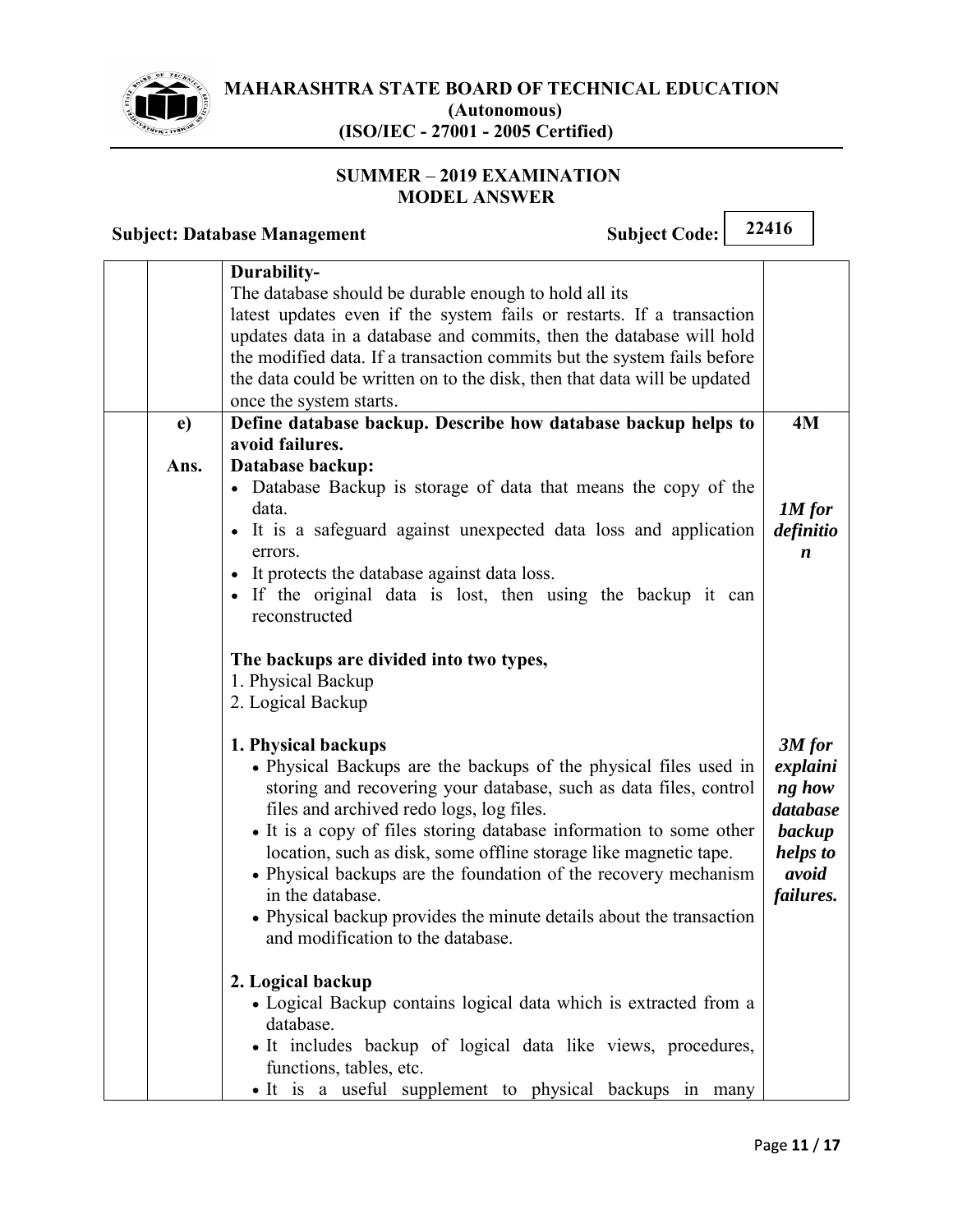

#### **SUMMER 2019 EXAMINATION MODEL ANSWER**

|    |            | <b>Subject Code:</b><br><b>Subject: Database Management</b>                                                                                                                                                                                                                                                                                                                                                                                       | 22416    |  |
|----|------------|---------------------------------------------------------------------------------------------------------------------------------------------------------------------------------------------------------------------------------------------------------------------------------------------------------------------------------------------------------------------------------------------------------------------------------------------------|----------|--|
|    |            | circumstances but not a sufficient protection against data loss<br>without physical backups, because logical backup provides only<br>structural information.                                                                                                                                                                                                                                                                                      |          |  |
|    |            | Describe how database backup helps to avoid failures.<br>You may think that your data files can be prevented from any kind of<br>loss by just replicating them to different locations in your disk which<br>is normally called backup. Well, Regular backups are essential in the<br>first place, but even they are subject to several failures that may<br>include the loss or breaking of hard disks and other non-volatile<br>storage devices. |          |  |
|    |            | In case, any kind of failure strikes your SQL server databases, a<br>proper plan and a way of recovery from that failure is needed,<br>beforehand. A good backup can indeed be the best way to recover<br>from most of the failures, especially when your data is too critical or<br>important.                                                                                                                                                   |          |  |
|    |            | In case, you lose a database or any of the table becomes corrupt, then<br>you can simply reload your data from the backup. In addition, if you<br>lose the whole server, then you may need to set up a new server and<br>re-install the SQL Server backup software, before using any of your<br>backups.                                                                                                                                          |          |  |
|    |            | One of the most effective ways to prevent any kind of data loss and to<br>recover your original data in case of any failure is to store your entire<br>SQL server database off-site. A secure off-shore backup can save you<br>from many serious hassles in future.                                                                                                                                                                               |          |  |
| 5. | a)<br>Ans. | Attempt any TWO of the following:<br>(i) Create the table as named 'student' with field as roll no,<br>name, address, DOB and percent.<br>(ii) Add a column 'city' to student table.<br>(iii) Change the name of 'student' table to; 'student info'.<br>(iv) Remove/ delete the data or records from student info table.<br>Create the table as named 'student' with field as roll no,<br>(i)<br>name, address, DOB and percent:                  | 12<br>6M |  |
|    |            | create table student                                                                                                                                                                                                                                                                                                                                                                                                                              |          |  |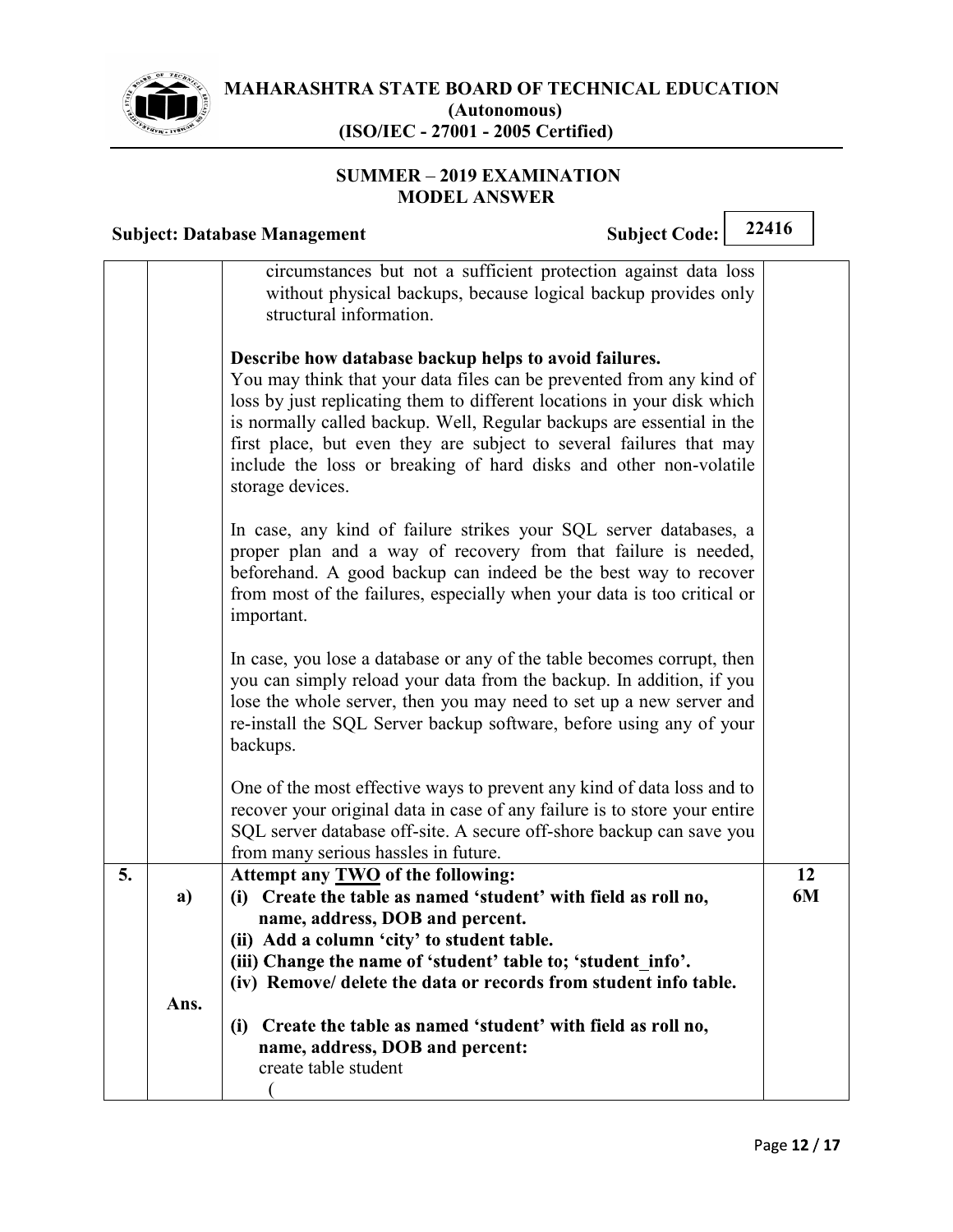

#### **SUMMER 2019 EXAMINATION MODEL ANSWER**

|            | <b>Subject Code:</b><br><b>Subject: Database Management</b>                                                                                                                                                                                                                             | 22416                              |
|------------|-----------------------------------------------------------------------------------------------------------------------------------------------------------------------------------------------------------------------------------------------------------------------------------------|------------------------------------|
|            | rollno number(5),<br>name char $(20)$ ,<br>address varchar2(40),<br>DOB date,<br>percent number $(5,2)$<br>);                                                                                                                                                                           | <b>Create</b><br>table 3M          |
|            | (ii) Add a column 'city' to student table:<br>alter table student add (city char(20));                                                                                                                                                                                                  | Add 1M                             |
|            | (iii) Change the name of 'student' table to; 'student info':<br>rename student to student info;                                                                                                                                                                                         | <b>Change</b><br>the<br>name<br>1M |
|            | (iv) Remove/ delete the data or records from student info table:<br>truncate table student info;<br>(OR)<br>delete from student info;                                                                                                                                                   | Remove/<br>delete<br>data 1M       |
| b)<br>Ans. | Describe Commit, Rollback and save point with example.<br>(Note: Any other example shall be considered)<br>1) Commit:<br>This command is used to end the transaction and also make its effect<br>permanent to database. Commit deletes or removes the save points if<br>any.<br>Syntax: | 6M                                 |
|            | commit; (OR) commit work;<br>2) Rollback<br>A rollback command is used to undo the work done in current<br>transaction.<br>Syntax:<br>Rollback; (or) Rollback work;                                                                                                                     | Each<br>descripti<br>on<br>1M      |
|            | Syntax to rollback to a particular save point:<br>Rollback to savepoint <savepoint name="">;</savepoint>                                                                                                                                                                                |                                    |
|            | <i>Example:</i> Rollback to save point SV1                                                                                                                                                                                                                                              |                                    |
|            | 3) Save point:<br>Save points define breakpoints for the transaction to have partial                                                                                                                                                                                                    |                                    |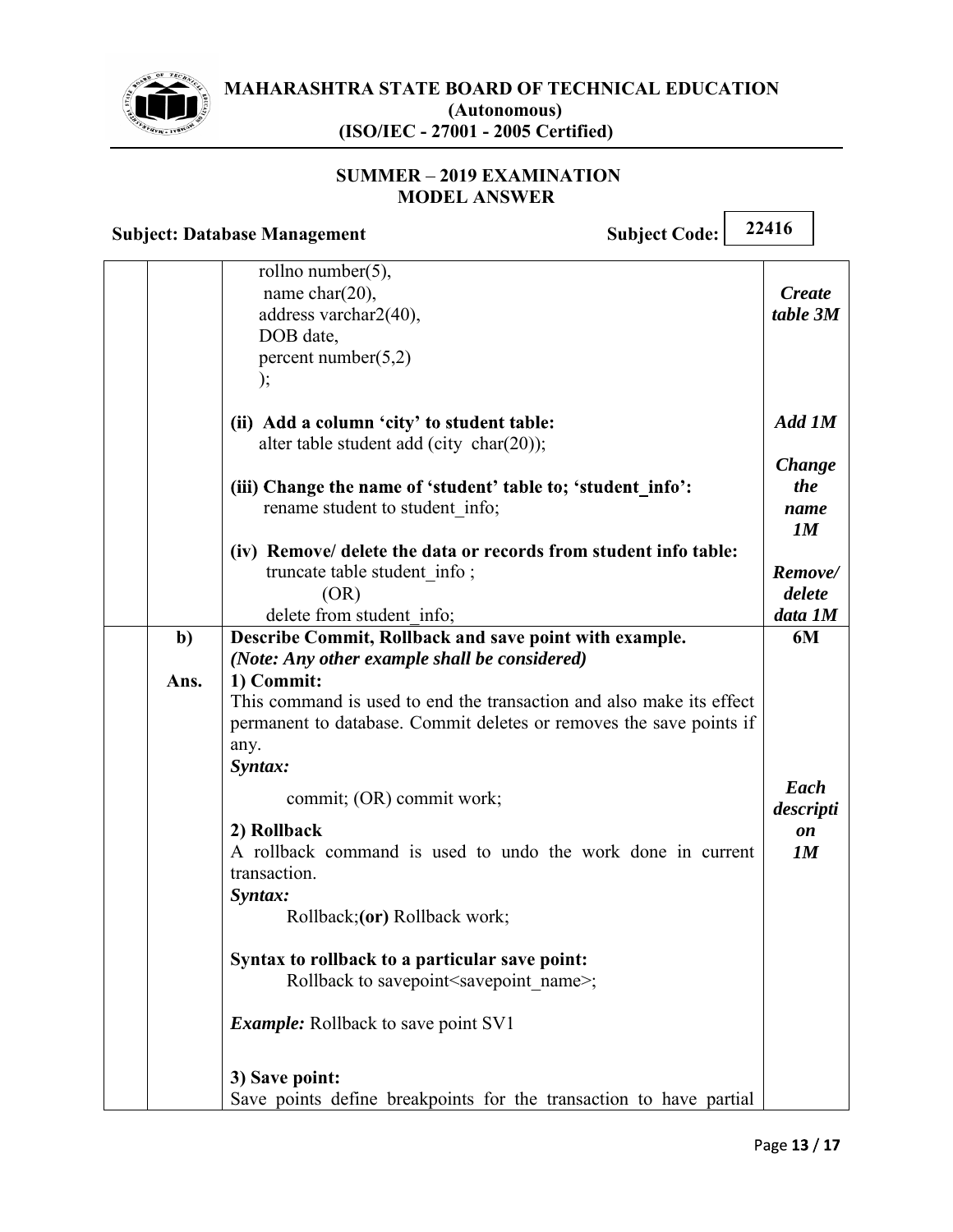

#### **SUMMER 2019 EXAMINATION MODEL ANSWER**

|                      | <b>Subject: Database Management</b>                                                                                                                                                                                                                                                                                                           | <b>Subject Code:</b> | 22416                |
|----------------------|-----------------------------------------------------------------------------------------------------------------------------------------------------------------------------------------------------------------------------------------------------------------------------------------------------------------------------------------------|----------------------|----------------------|
|                      | rollback. Save points are treated as marker to divide lengthy<br>transaction to smaller one.                                                                                                                                                                                                                                                  |                      |                      |
|                      | Syntax:<br>savepoint <savepoint name="">;</savepoint>                                                                                                                                                                                                                                                                                         |                      |                      |
|                      | <b>Example:</b> Savepoint SV1;                                                                                                                                                                                                                                                                                                                |                      |                      |
|                      | <b>Example showing usage of Commit, Rollback, Savepoint</b>                                                                                                                                                                                                                                                                                   |                      |                      |
|                      | SQL>CREATE TABLE emp (<br>no NUMBER(3),<br>name VARCHAR(50),<br>code VARCHAR(12)<br>$\cdot$<br>SQL>SAVEPOINT table create;<br>SQL>insert into emp VALUES(1,'RAM', 'E101');<br>SQL>SAVEPOINT insert 1;<br>SQL>insert into emp VALUES(2,'BEENA', 'E102');<br>SQL>SAVEPOINT insert 2;<br>SQL>SELECT * FROM emp;<br><b>NO NAME</b><br><b>CODE</b> |                      | <b>Example</b><br>3M |
|                      | 1 RAM E101<br>2 BEENA<br>E102<br>SQL>ROLLBACK TO insert 1;<br>SQL>SELECT * FROM emp;                                                                                                                                                                                                                                                          |                      |                      |
|                      | <b>NO NAME</b><br><b>CODE</b>                                                                                                                                                                                                                                                                                                                 |                      |                      |
|                      | 1 RAM<br>E101<br>SQL>COMMIT;                                                                                                                                                                                                                                                                                                                  |                      |                      |
| $\mathbf{c}$<br>Ans. | Give syntax for creating a view, Consider following schema-<br><b>ACCOUNT</b> (Account No, Name, Account Type, PAN Number,<br>Balance). Create a view on ACCOUNT having attributes<br>(Account No, Name, PAN Number) where balance is less than<br>10,000.<br><b>Syntax for creating view:-</b>                                               |                      | 6M                   |
|                      |                                                                                                                                                                                                                                                                                                                                               |                      |                      |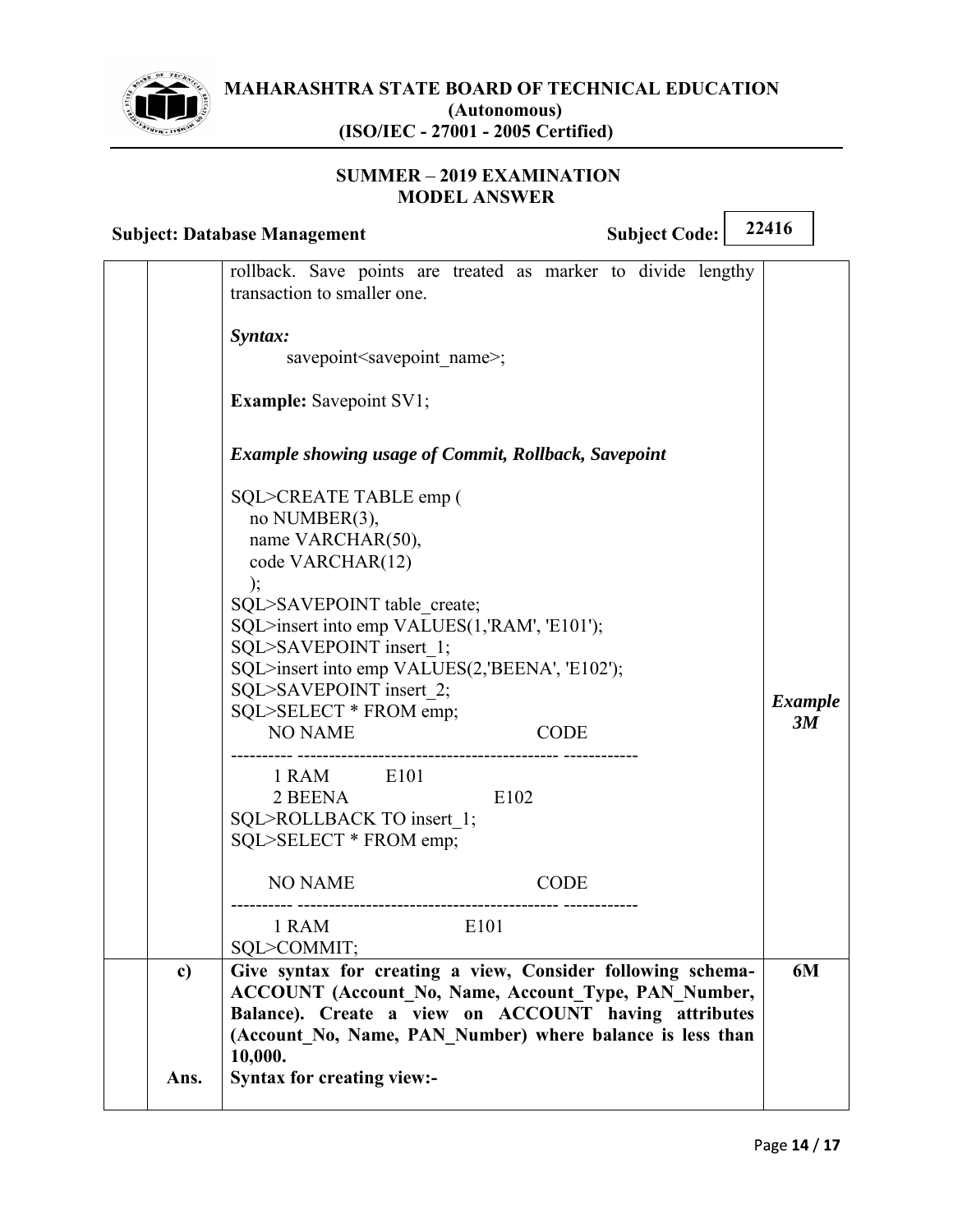

#### **SUMMER 2019 EXAMINATION MODEL ANSWER**

|    |             | <b>Subject Code:</b><br><b>Subject: Database Management</b>                                                                                                                                                                                                                                                                                                                                                                                                                                                           | 22416                                              |
|----|-------------|-----------------------------------------------------------------------------------------------------------------------------------------------------------------------------------------------------------------------------------------------------------------------------------------------------------------------------------------------------------------------------------------------------------------------------------------------------------------------------------------------------------------------|----------------------------------------------------|
|    |             | Create [OR Replace][Force /Noforce] view<br><viewname>[alias name ]<br/>as subquery<br/>[with CHECK OPTION[CONSTRAINT]]<br/>[with READ ONLY];</viewname>                                                                                                                                                                                                                                                                                                                                                              | <b>Correct</b><br><b>Syntax</b><br>3M              |
|    |             | Create view v1 as select Account No, Name, PAN Number from<br>ACCOUNT where Balance<10000;                                                                                                                                                                                                                                                                                                                                                                                                                            | <b>Correct</b><br><i><u><b>Query</b></u></i><br>3M |
| 6. | a)<br>Ans.  | Attempt any TWO of the following:<br>Consider the following data base scheme student (roll no, name,<br>city, marks, result). Write queries for the following:<br>(i) Display all students having result as first class.<br>(ii) Update roll no of each student by adding 18 to it.<br>(iii) Delete percent column from table.<br>(iv) Display student whose city is 'Mumbai'<br>(i) Display all students having result as first class:                                                                               | 12<br>6M                                           |
|    |             | select * from student where result= 'first class';<br>(ii) Update roll no of each student by adding 18 to it:<br>update student set roll no=roll no+18;<br>(iii) Delete percent column from table:<br>alter table student drop column percent;<br>(iv) Display student whose city is 'Mumbai':<br>select * from student where city='Mumbai';                                                                                                                                                                          | Each<br>correct<br><b>Query</b><br>$1\frac{1}{2}M$ |
|    | $b$<br>Ans. | Describe different types of Indexes with examples.<br><b>Types of Index:</b>                                                                                                                                                                                                                                                                                                                                                                                                                                          | 6M                                                 |
|    |             | 1) Simple index (Single column): An index created on single<br>column of a table is called a Simple Index.<br>Syntax: Create index index_name on <tablename><column name="">;<br/><b>E.g.:</b> Create index idx on employee (empno);<br/>2) Unique indexes are used not only for performance, but also for<br/>data integrity. A unique index does not allow any duplicate values to<br/>be inserted into the table.<br/>Syntax :<br/>Create unique index index name on table name(column name);</column></tablename> | Each<br>index<br>descripti<br>on 1M                |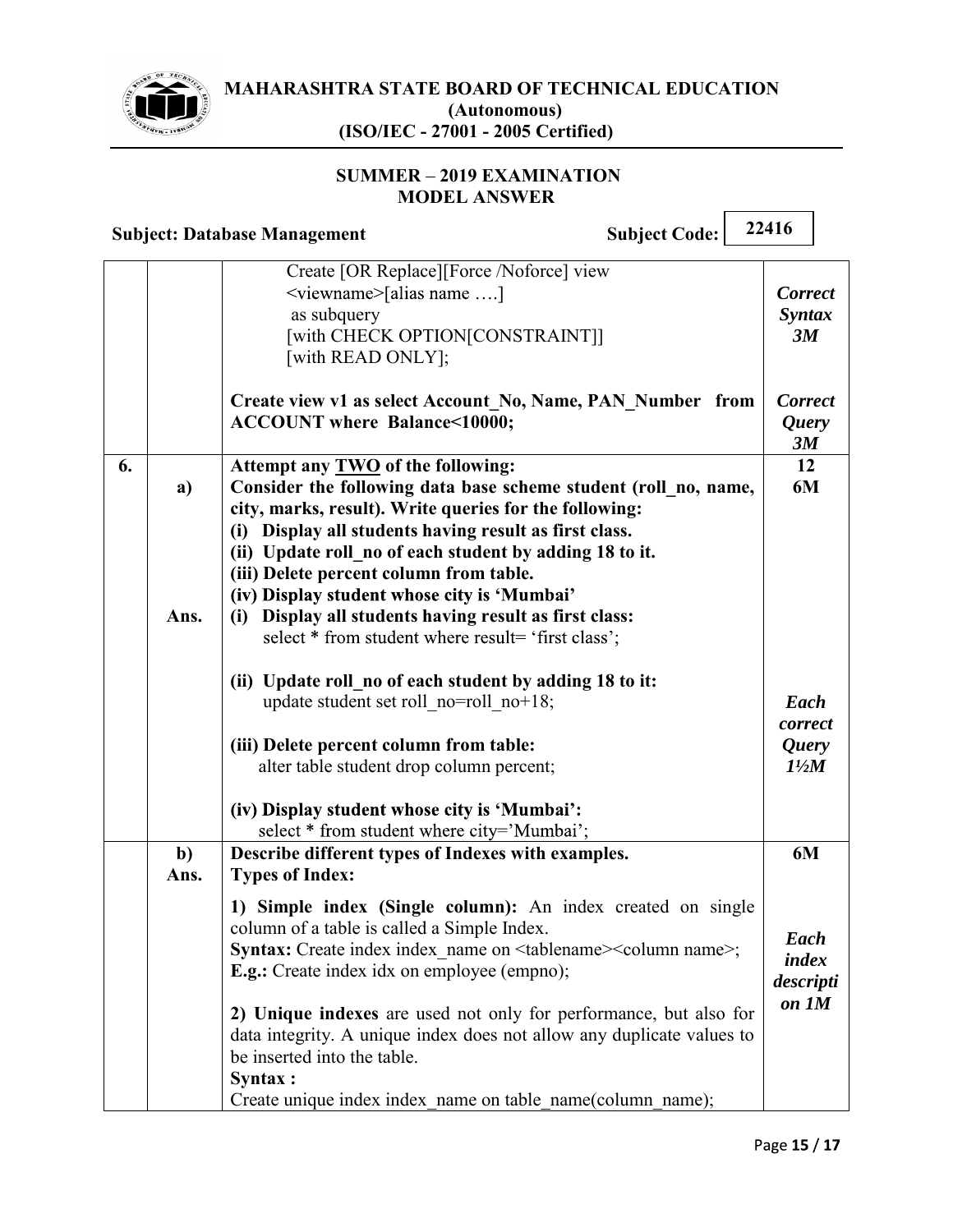

#### **SUMMER 2019 EXAMINATION MODEL ANSWER**

| 22416<br><b>Subject Code:</b><br><b>Subject: Database Management</b> |      |                                                       |                                                                                                                                                                                                                                                                                                                                                                 |                       |  |
|----------------------------------------------------------------------|------|-------------------------------------------------------|-----------------------------------------------------------------------------------------------------------------------------------------------------------------------------------------------------------------------------------------------------------------------------------------------------------------------------------------------------------------|-----------------------|--|
|                                                                      |      |                                                       | E.g: Create unique index index_empno on emp(empno);                                                                                                                                                                                                                                                                                                             |                       |  |
|                                                                      |      | uniquely identify a row.<br>Column name $2$ ;         | 3) Composite (concatenated): Indexes that contain two or more<br>columns from the same table which are useful for enforcing<br>uniqueness in a table column where there's no single column that can<br>Syntax: Create index index_name on <tablename><column_name1,<br><b>E.g.:</b> Create index idx on employee (ename, empno);</column_name1,<br></tablename> | Each<br>example<br>1M |  |
|                                                                      | c)   |                                                       | With suitable example write steps to create triggers and drop a                                                                                                                                                                                                                                                                                                 | 6M                    |  |
|                                                                      |      | trigger.                                              | (Note: Any other example shall be considered)                                                                                                                                                                                                                                                                                                                   |                       |  |
|                                                                      | Ans. | Creating a trigger:                                   |                                                                                                                                                                                                                                                                                                                                                                 |                       |  |
|                                                                      |      |                                                       | <b>CREATE [OR REPLACE] TRIGGER trigger name</b>                                                                                                                                                                                                                                                                                                                 |                       |  |
|                                                                      |      | <b>BEFORE   AFTER</b>                                 |                                                                                                                                                                                                                                                                                                                                                                 | <b>Trigger</b>        |  |
|                                                                      |      |                                                       | [INSERT, UPDATE, DELETE [COLUMN NAME] ON                                                                                                                                                                                                                                                                                                                        | creation              |  |
|                                                                      |      | table name<br>Referencing [ OLD AS OLD   NEW AS NEW ] |                                                                                                                                                                                                                                                                                                                                                                 |                       |  |
|                                                                      |      | FOR EACH ROW   FOR EACH STATEMENT   WHEN              |                                                                                                                                                                                                                                                                                                                                                                 |                       |  |
|                                                                      |      | <b>Condition</b> 1                                    |                                                                                                                                                                                                                                                                                                                                                                 |                       |  |
|                                                                      |      | <b>DECLARE</b>                                        |                                                                                                                                                                                                                                                                                                                                                                 |                       |  |
|                                                                      |      |                                                       | [declaration section variable declarations; constant declarations; ]                                                                                                                                                                                                                                                                                            |                       |  |
|                                                                      |      | <b>BEGIN</b>                                          |                                                                                                                                                                                                                                                                                                                                                                 |                       |  |
|                                                                      |      | [executable section PL/SQL execute/subprogram body]   |                                                                                                                                                                                                                                                                                                                                                                 |                       |  |
|                                                                      |      | <b>EXCEPTION</b>                                      |                                                                                                                                                                                                                                                                                                                                                                 |                       |  |
|                                                                      |      | [exception section PL/SQL Exception block]<br>END;    |                                                                                                                                                                                                                                                                                                                                                                 |                       |  |
|                                                                      |      | <b>Keywords</b>                                       | <b>Description</b>                                                                                                                                                                                                                                                                                                                                              |                       |  |
|                                                                      |      | <b>CREATE JOR</b>                                     | Creates the trigger. If already exist recreates                                                                                                                                                                                                                                                                                                                 | <b>Drop</b>           |  |
|                                                                      |      | <b>REPLACE</b>                                        | the trigger definition without requiring the                                                                                                                                                                                                                                                                                                                    | trigger<br>1M         |  |
|                                                                      |      |                                                       | user to drop the trigger first.                                                                                                                                                                                                                                                                                                                                 |                       |  |
|                                                                      |      | <b>TRIGGERNAME</b>                                    | Name of trigger to be created.                                                                                                                                                                                                                                                                                                                                  |                       |  |
|                                                                      |      | <b>BEFORE</b>                                         | Oracle engine fires the trigger before                                                                                                                                                                                                                                                                                                                          |                       |  |
|                                                                      |      |                                                       | executing triggering statement.                                                                                                                                                                                                                                                                                                                                 |                       |  |
|                                                                      |      | <b>AFTER</b>                                          | Oracle engine fires the trigger after                                                                                                                                                                                                                                                                                                                           |                       |  |
|                                                                      |      |                                                       | executing triggering statement.                                                                                                                                                                                                                                                                                                                                 |                       |  |